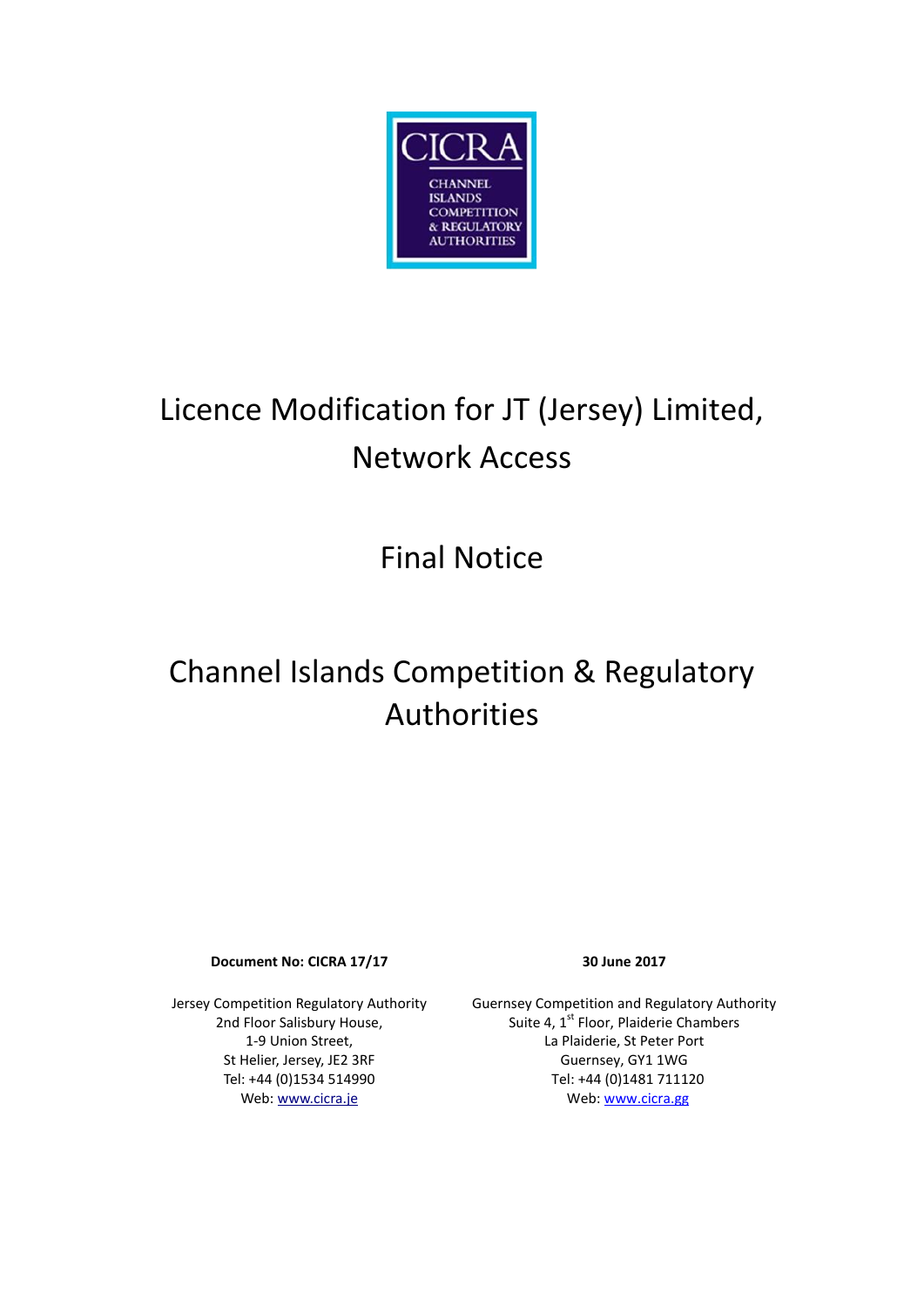## **1. Introduction**

- 1.1 This paper constitutes the Final Notice (**FN**) of the Jersey Competition Regulatory Authority's (**JCRA**) decision on the licence modification required for JT (Jersey) Limited (**JT**) to introduce Network Access on its telecommunications network in Jersey.
- 1.2 It follows the JCRA's Initial Notice (IN) and Guernsey Competition and Regulatory Authority's (GCRA) Draft Decision (DD) of March 2017 (documents CICRA 17/02 and 17/01, respectively) setting out the proposed new licence condition.
- 1.3 The paper discusses key aspects of the responses and sets out the JCRA's decision to proceed with the introduction of a new licence condition requiring that the licensee shall negotiate with Other Licensed Operators (**OLO**) with a view to concluding an agreement for Network Access, and shall provide Network Access on reasonable request.

### **Background**

- 1.4 CICRA<sup>1</sup> consulted in early 2016 seeking views on the potential benefit to consumers on the introduction of further fixed line access services (Carrier Preselect, Fixed Number Portability and Bitstream Access) and, as a result, proposed next steps for the three services.
- 1.5 One of the services included was Bitstream Access (**BSA**). BSA is where a network provider allows access to a high speed (or internet) access service installed between the network provider and the end customers. This allows OLOs to provide high-speed broadband-type services to the end user as well as introduce features that are not dictated by the network provider's own choice of such retail products.
- 1.6 In October 2016, a second consultation sought views on the implementation of BSA; in particular, on an addition licence condition in Jersey. This would oblige JT to provide access on reasonable request from an OLO. As no interest had originally been expressed for BSA in Guernsey, the provisional view had been that the new condition would only be introduced in Jersey at that point in time; however the second consultation sought views on this.
- 1.7 The JCRA concluded that it should continue to encourage OLOs to enter into technical and commercial arrangements with JT for Network Access, as these arrangements should rightly be a matter for agreement between the parties involved, allowing them to set product definitions and agree cost allocations between them. In order to support this process, the JCRA sought to introduce the new condition which would allow, if necessary, conditions to be set by the JCRA which are non-discriminatory, fair and reasonable for both parties and offer the greatest benefit to all users.
- 1.8 The Initial Notice issued on 23 March 2017 proposed the introduction of the new licence condition in Jersey, and a detailed response was received from Sure (Jersey) Limited.

<sup>&</sup>lt;sup>1</sup> The Channel Islands Competition and Regulatory Authorities (CICRA) is the joint name for the JCRA and GCRA.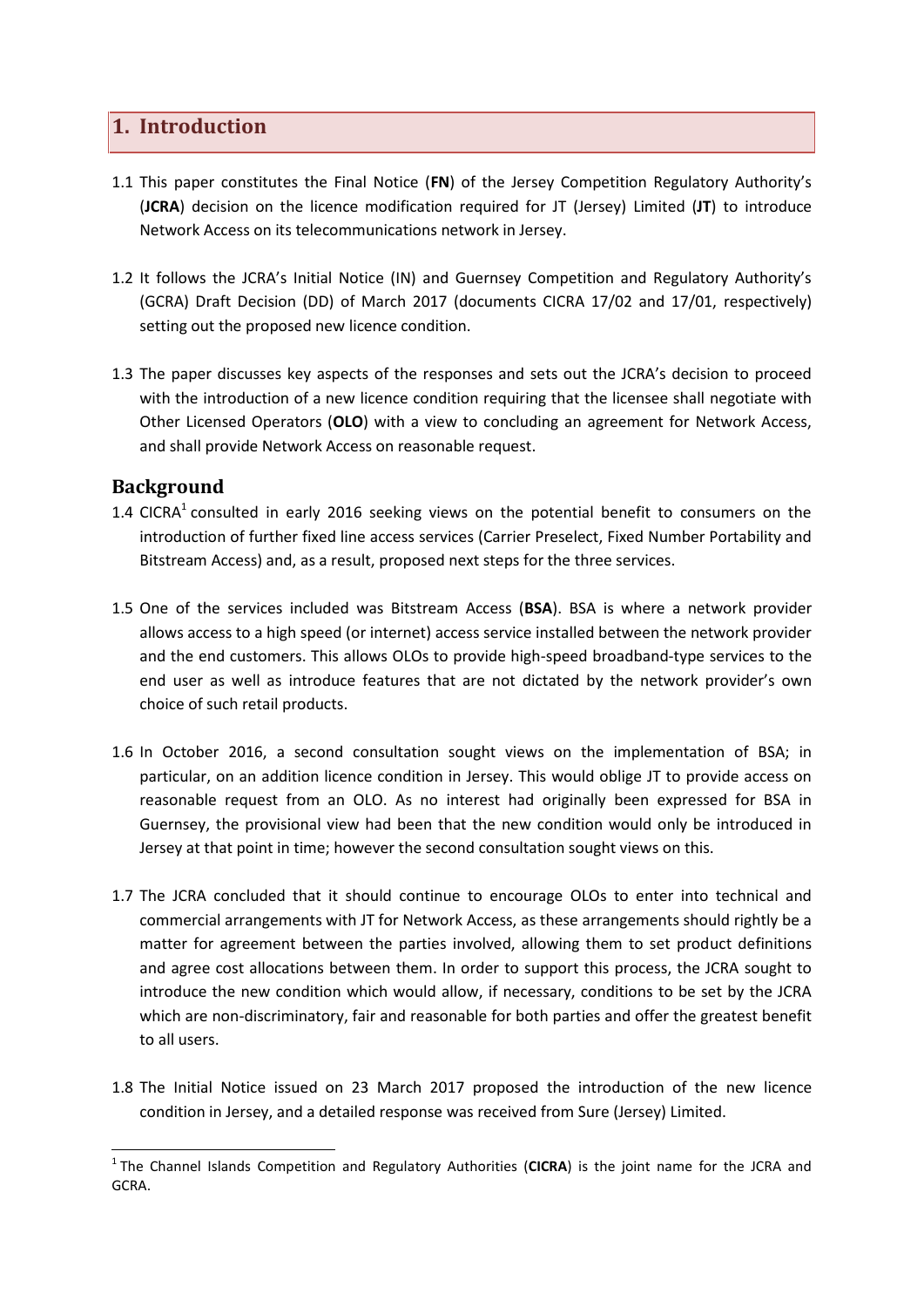## **2. Structure of the Notice**

#### 2.1 This document is structured as follows:

| Section 3 | Legal and Licensing Framework                |
|-----------|----------------------------------------------|
| Section 4 | Responses to the Initial Notice              |
| Section 5 | JCRA consideration of these responses        |
| Section 6 | <b>Final Notice</b>                          |
| Section 7 | <b>Next Steps</b>                            |
| Annex A   | Licence Modification for JT (Jersey) Limited |

# **3. Legislation and Licensing**

- 3.1 The Telecommunications (Jersey) Law 2002 (the **Jersey Law**) prohibits a person from operating a telecommunications system in Jersey unless that person has a telecommunications licence. The body authorised to grant telecommunications licences in Jersey is the JCRA. Such conditions may be included in a telecommunications licence as the JCRA considers necessary and desirable.
- 3.2 The JCRA has granted the incumbent operator in Jersey, JT (Jersey) Limited, a telecommunications licence with specific conditions applicable to licensees deemed to hold a position of significant market power in certain markets. Article 18 of the Jersey Law provides that the JCRA may modify any condition contained in a licence. The power to modify a licence includes the power to insert a new condition, as well as amending or deleting an existing condition.
- 3.3 Before exercising a specified regulatory function, Article 11(1) of the Jersey Law requires the JCRA to give initial notice. Article 11(4) provides that if any representations or objections are made within the specified period, the JCRA shall consider them and give final notice (**FN**).

## **4. Consultation Responses**

- 4.1 Article 11(5)(b) of the Jersey Law requires that an FN shall contain a summary of any representations and objections to the IN. One response was received from Sure (Jersey) Limited, reflecting their response to the Draft Decision issued in Guernsey (CICRA 17/01).
- 4.2 In summary, the Sure response objects to the introduction of the licence condition into Sure's licence and questioned: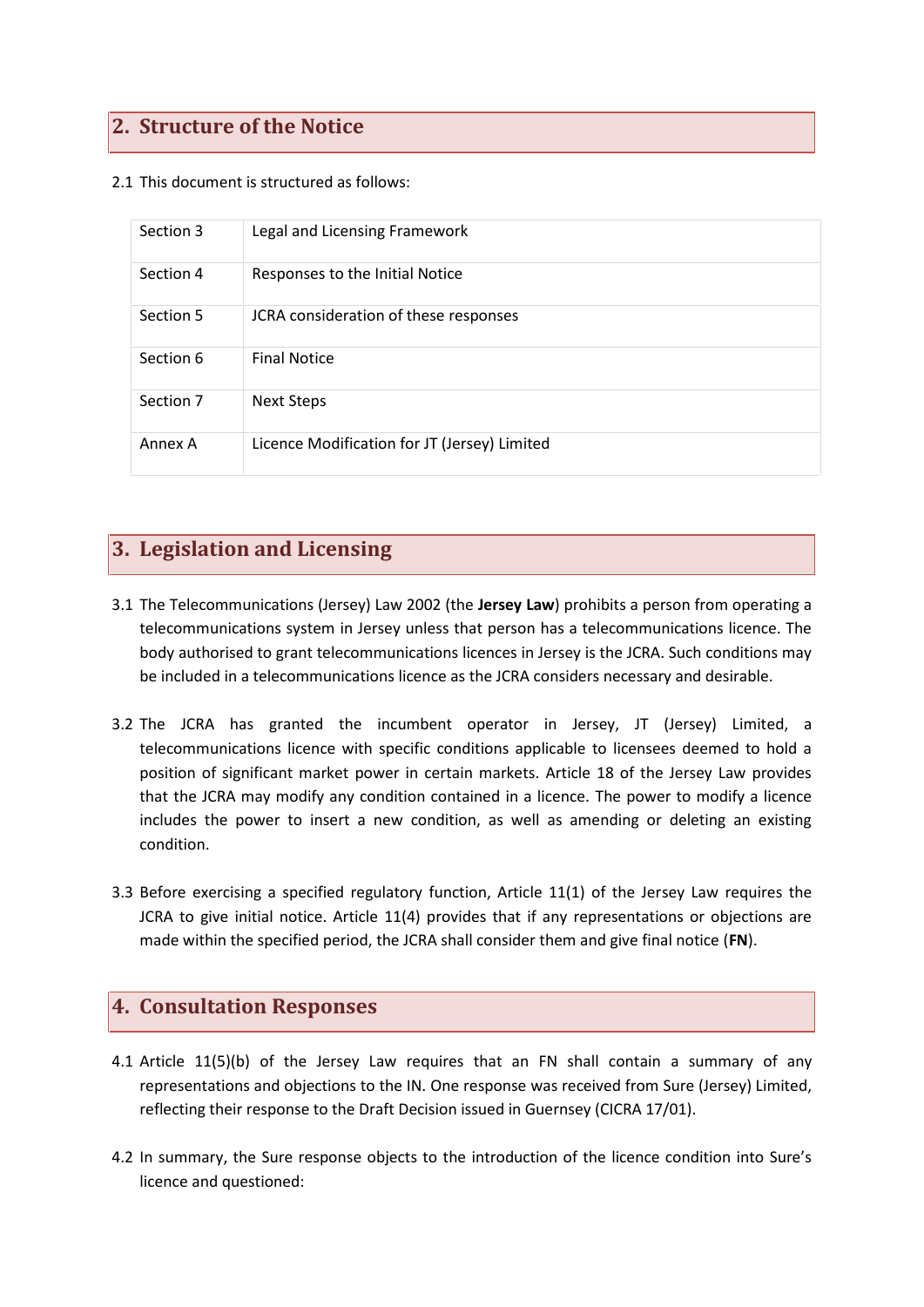- (i) Whether the licence condition should be brought in for all licensees, however only activated on a finding of SMP
- (ii) Whether the term 'Network Access' should be a defined term with specified scope, rather than wide and non-specific as presently drafted.
- (iii) Whether 'reasonable request' should also be defined
- 4.3 This response differs from Sure's submission to the 2016 Consultation which supported the introduction of the condition in Jersey.

## **5. JCRA Consideration and Response**

- 5.1 Article 11(5)(c) of the Jersey Law requires that an FN shall include details of the JCRA's response with sufficient content to enable it to be understood and its reasons known.
- 5.2 The JCRA's consideration and response are provided below.

#### **Justification for the Proposed Licence Condition**

#### 5.3 Sure Comment

*It is unclear at present whether any party holds SMP in any of the relevant retail or wholesale broadband markets and thus whether CICRA should be considering the imposition of any SMP remedies, including the remedy under consideration here, at all. CICRA should complete its market reviews in Guernsey and Jersey before proceeding with new remedies in the broadband markets.*

*To provide the necessary regulatory focus we would suggest CICRA considers a specific licence condition, which would exist in all licences, but would only be enacted in relation to those operators that are designated as holding SMP. It may also benefit CICRA to give some thought as to how it would intend to define that market – whether bitstream (or Naked Bitstream) is considered a market on its own or whether, more likely, it is treated as a potential remedy in a broadband market (when any SMP designation has been imposed). Of course CICRA is already considering the SMP status of the CI broadband market (re CICRA 16/40), so it appears to be well timed for CICRA to be considering in parallel what potential remedies may be appropriate, should any SMP be established.*

#### 5.4 JCRA Response

As drafted, the Initial Notice proposal was for the licence condition to be brought in for JT in Jersey (and Sure only in Guernsey) rather than introduced for all licensees in Jersey (the relevant condition to be included in that part of the licence specific to an SMP designation). On Sure's proposal, whilst in some circumstances there can be merit in consistency across licences the JCRA does not consider there is any substantive reason for doing so at this time since JT in Jersey is realistically the only party likely to be approached for such access. Consideration may be given in future (as part of a review of telecoms licences generally) to where this condition might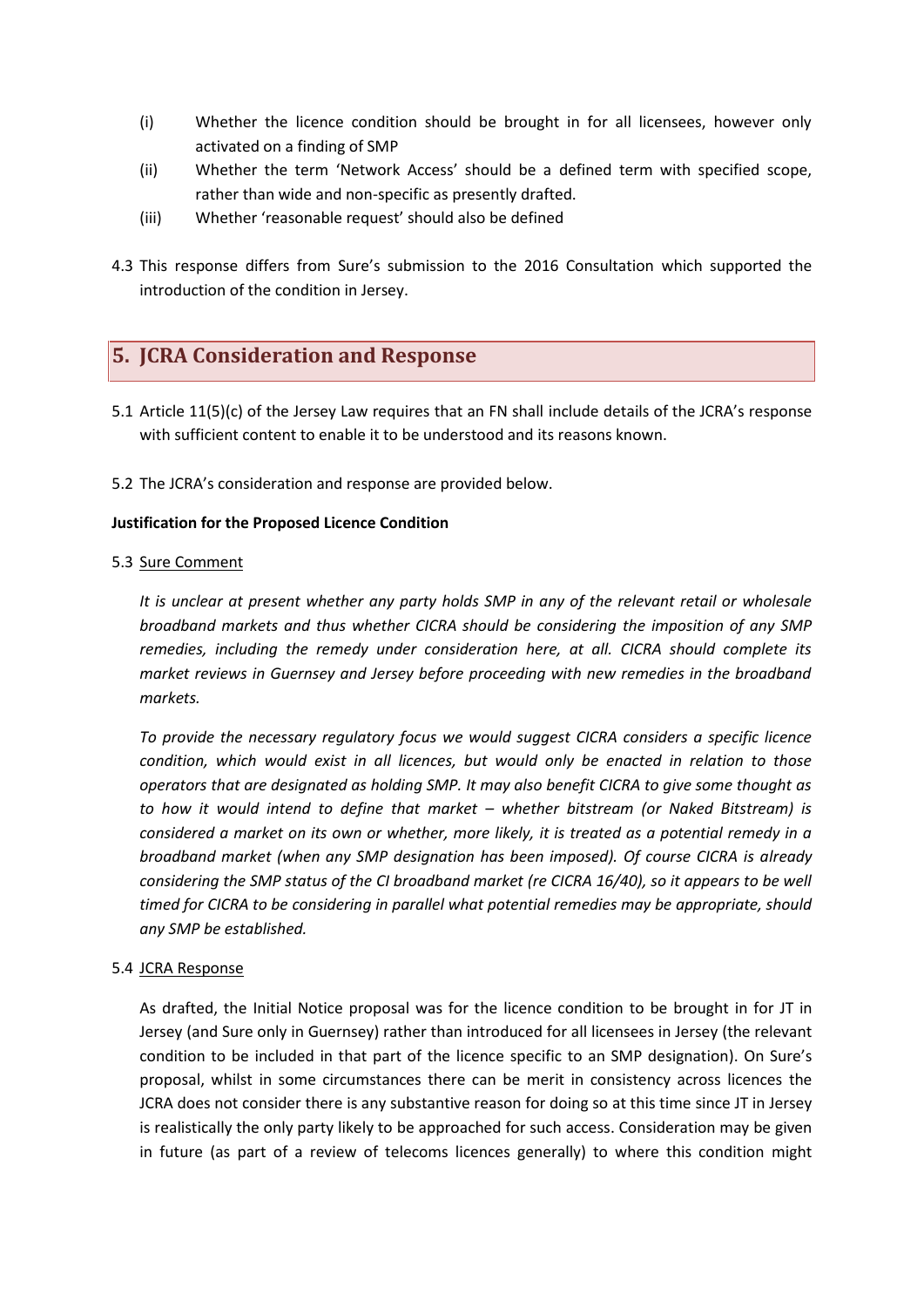alternatively sit within the licence and whether it should be more generally applied. However this is not considered a reason to delay its introduction in Jersey at this time.

#### **Scope of the Proposed Licence Condition**

#### 5.5 Sure Comment

*The Licence Condition proposed is extremely wide and non-specific, and the term 'Network Access' should be a defined term, with specified scope.*

*CICRA has been working since around 2010 to encourage the opening up of the CI fixed line markets across the islands. WLR is testament to the benefits of that process. There appeared to be agreement (between the individual operators and CICRA) that bitstream services would be defined as 'Naked Bitstream', being a consolidation of Naked DSL and bitstream functionality, and yet more recently CICRA has referred only to bitstream. In our response to CICRA 16/03 (Wholesale Access Services) we discussed our confusion and, to be honest, we're still not entirely sure what the proposed definition is. Regardless, we believe that our Jersey customers are keen to access a broadband only (rather than with a fixed line) service and consider that we can prove that there is reasonable demand for JT to develop this service for OLOs. In Guernsey, we are happy to develop the service, if we receive a reasonable request – that is, a request that is backed up with evidence of reasonable demand for the service.*

#### 5.6 JCRA Response

The licence condition as drafted is deliberately wide and non-specific. The 2016 Consultations provided evidence of existing demand from Operators for Bitstream Access, and encouraging indications that discussions have already been taking place between operators with a view to providing such wholesale services. Continued technical and commercial discussions between parties is being supported on the basis of the potential benefit to consumers in Jersey, and direct arrangements between the parties will better allow the setting of product definitions and agreed cost allocation without the need for regulatory intervention.

5.7 In order to support this process and provide a recognisable framework for potential new entrants, the proposal was to introduce a new licence condition providing for non discriminatory, fair and reasonable conditions for all parties to offer the greatest benefit for consumers. It is not clear why there is any need for the regulator to define the products to be developed in this area in any detail, rather to leave the operators to develop a class of such products for consumers. The JCRA would also have some concern if there is an expectation that those offering such access would have an unfettered entitlement to disclosure of business information from applicants given they are also retail competitors. The JCRA is likely to intervene swiftly should the conditions imposed by Network Access providers go further than absolutely necessary in terms of information disclosure from applicants.

#### **Definition of Reasonable Request**

#### 5.8 Sure Comment

*Sure believes that it may be appropriate to recognise an incumbent operator's risk (in terms of the significant development time and resources) for any future wholesale access services. This risk could be appropriately offset by the likes of an upfront development fee, which could be*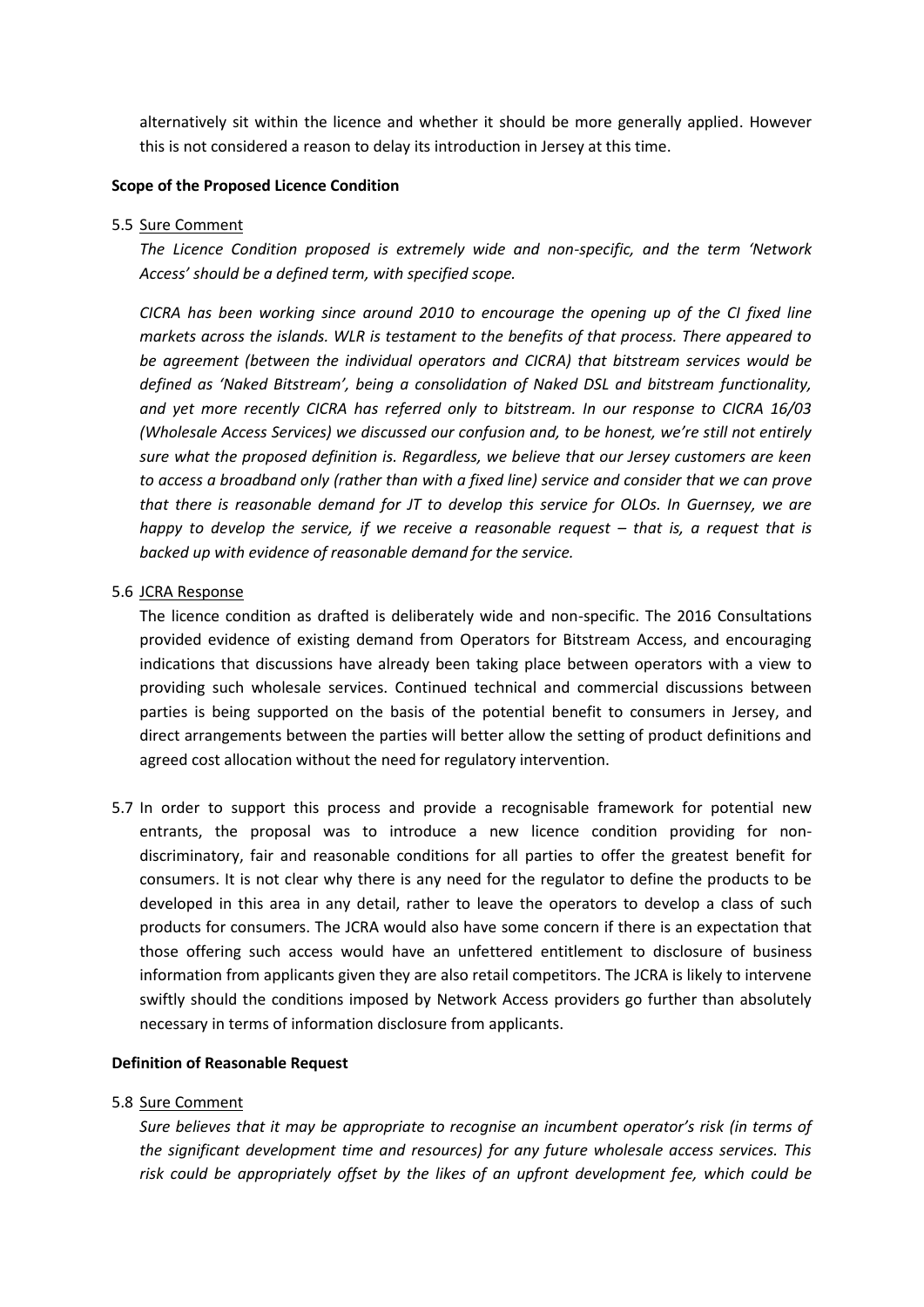*associated with a minimum order commitment. The details of such an arrangement, which should suitably balance the risks of all parties, could be considered once the licensing aspects have been determined. At the same time, it would be useful for CICRA to consider whether it would like to provide any guidance as to what might form a 'reasonable request' (to reduce the risk of ambiguity in this regard).*

#### 5.9 JCRA Response

In line with the comments above, this aspect of the condition is deliberately wide, with the definition of 'reasonable request' being entirely dependent on the particular circumstances, the access request made, and response given by the incumbent operator. The JCRA would wish to maintain suitable discretion to support such requests on their merit with the onus on those providing access to engage positively.

## **6. Final Notice**

6.1 In line with Article 11(5)(e) of the Jersey Law the JCRA intends to exercise the regulatory function by taking the action proposed in the Initial Notice (CICRA 17/02), namely to introduce the condition into JT (Jersey) Limited's Class III Licence in Jersey.